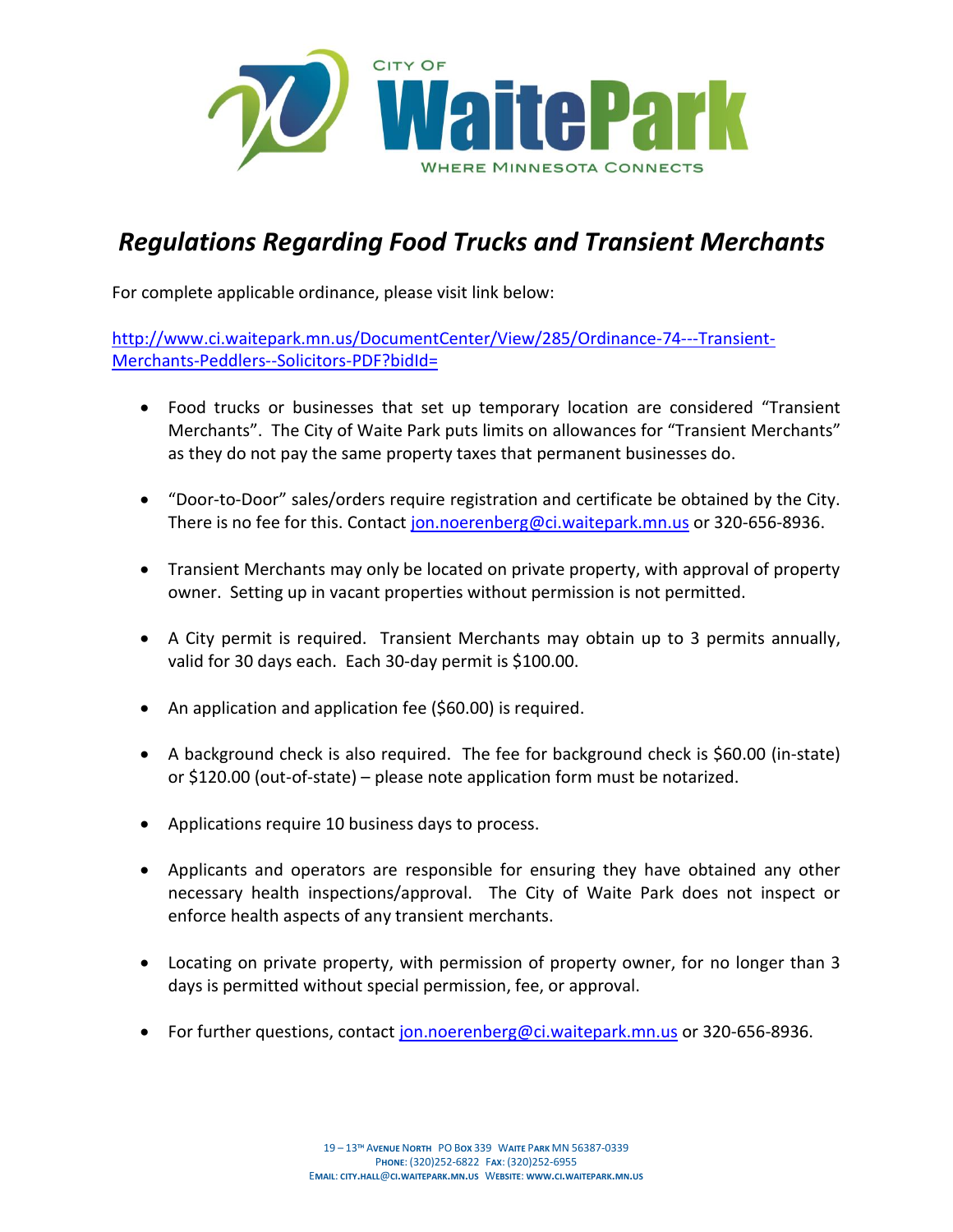

## SOLICITOR, PEDDLERS AND TRANSIENT MERCHANT **LICENSE APPLICATION**

- 1. Applicant's full legal name
- 2. Any and all other names under which the applicant has or does conduct business or to which the applicant will officially answer to
- 3. Full address of applicant's permanent residence
- 4. Telephone number of applicant's permanent residence
- 5. Full legal name of any and all business operations owned, managed or operated by applicant or for which the applicant is an employee or agent
- 6. Full address of applicant's regular place of business, if any exists
- 7. Any and all business-related telephone numbers of the applicant, including cellular phones and facsimile (fax) machines
- 8. Dates applicant intends to conduct business
- 9. Provide drivers' license number or other acceptable form of identification.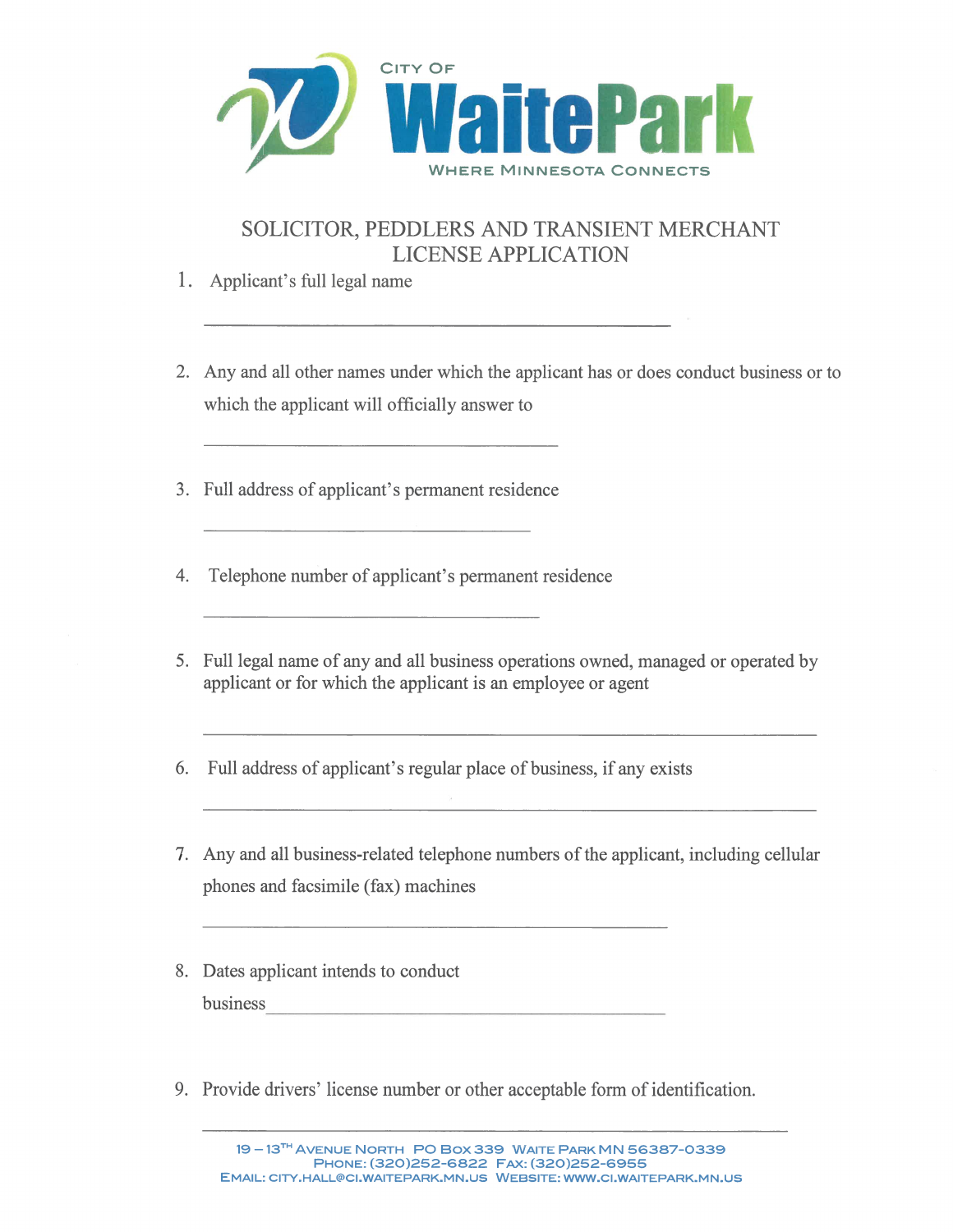|  | 10. Provide license plate number, registration information, and physical description for |  |  |  |
|--|------------------------------------------------------------------------------------------|--|--|--|
|  | any vehicle to be used in conjunction with the licensed business operation.              |  |  |  |

|           | 11. Physical description of the applicant (hair color, eye color, height, weight,<br>any distinguishing marks or features, and the like) |  |                                                                        |                                                                                               |  |  |  |  |
|-----------|------------------------------------------------------------------------------------------------------------------------------------------|--|------------------------------------------------------------------------|-----------------------------------------------------------------------------------------------|--|--|--|--|
|           |                                                                                                                                          |  |                                                                        | 12. Give a general description of the items to be solicited, sold or services to be provided. |  |  |  |  |
|           |                                                                                                                                          |  |                                                                        |                                                                                               |  |  |  |  |
|           | 13. Type of License (Please Circle): Solicitor                                                                                           |  | Peddler                                                                | <b>Transient Merchant</b>                                                                     |  |  |  |  |
|           | Peddler (Please Indicate #): _________ 7-Day License (\$30 each, up to 4 per year)<br>30-Day License (\$120, 1 per year)                 |  |                                                                        |                                                                                               |  |  |  |  |
| per year) |                                                                                                                                          |  | Transient Merchant (Please Indicate #): 30-Day License (\$100, up to 3 |                                                                                               |  |  |  |  |
|           | A \$60 In-State or \$120 Out-State Background Check Fee will also be due for a<br>Peddler or Transient Merchant License                  |  |                                                                        |                                                                                               |  |  |  |  |
|           |                                                                                                                                          |  |                                                                        |                                                                                               |  |  |  |  |

Transient Merchant or Peddler License - Please also complete the following questions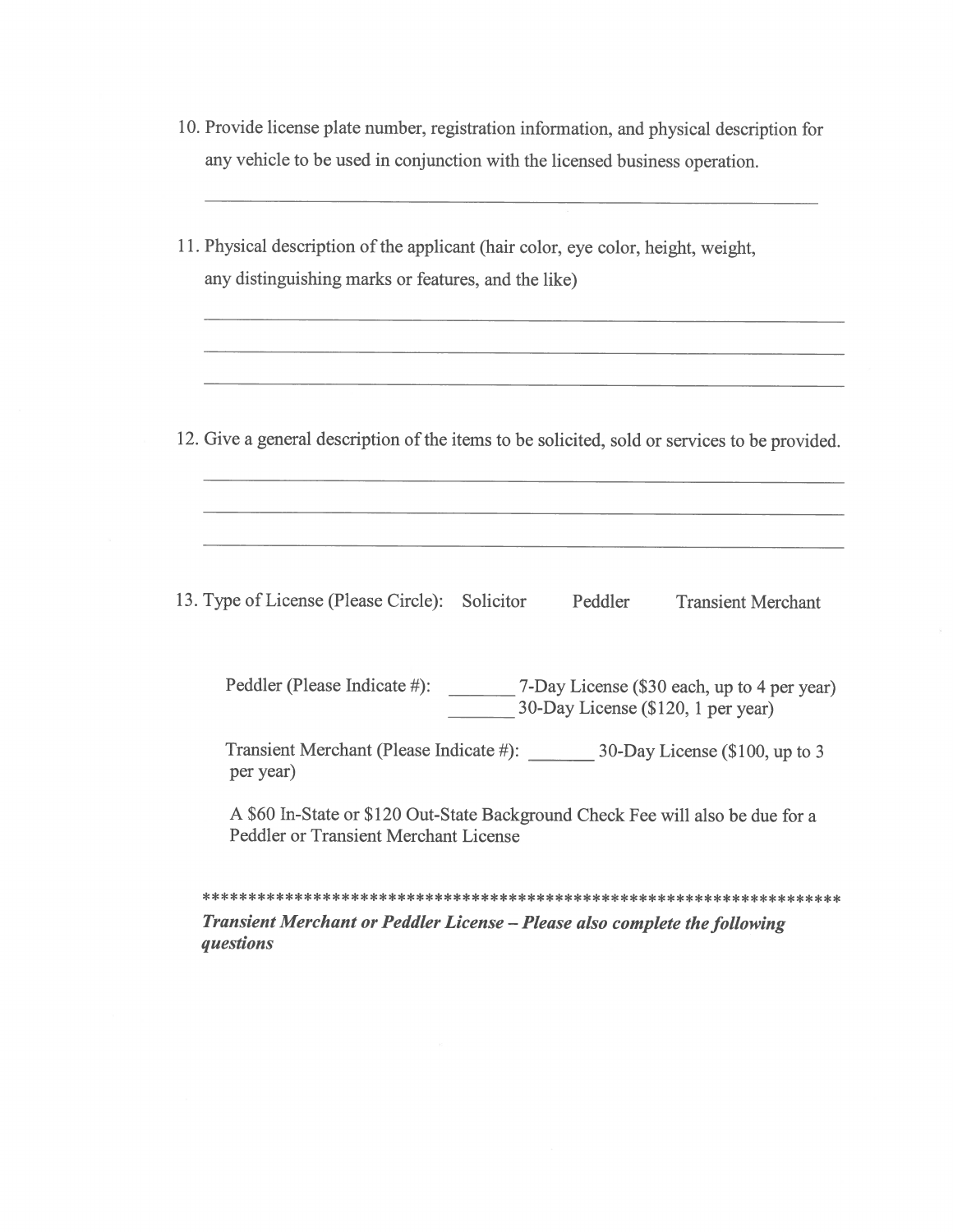14. Provide a statement as to whether or not the applicant has been convicted within the last five (5) years of any felony, gross misdemeanor or misdemeanor for violating any state or federal statute or any local ordinance, other than minor traffic offenses. If the applicant has been convicted please provide details relating to such conviction including location, date of conviction, charging authority and the description of the conviction.

15. Provide a list of the three (3) most recent locations where the applicant has conducted business as a peddler or transient merchant.

- 16. Proof of any required county license. Contact Stearns County Auditor's Office at 320-656-3900.
- 17. Written permission of the property owner or the property owner's agent for any location to be used by a transient merchant.

You may also be required to provide any other additional information as may be deemed necessary by the City.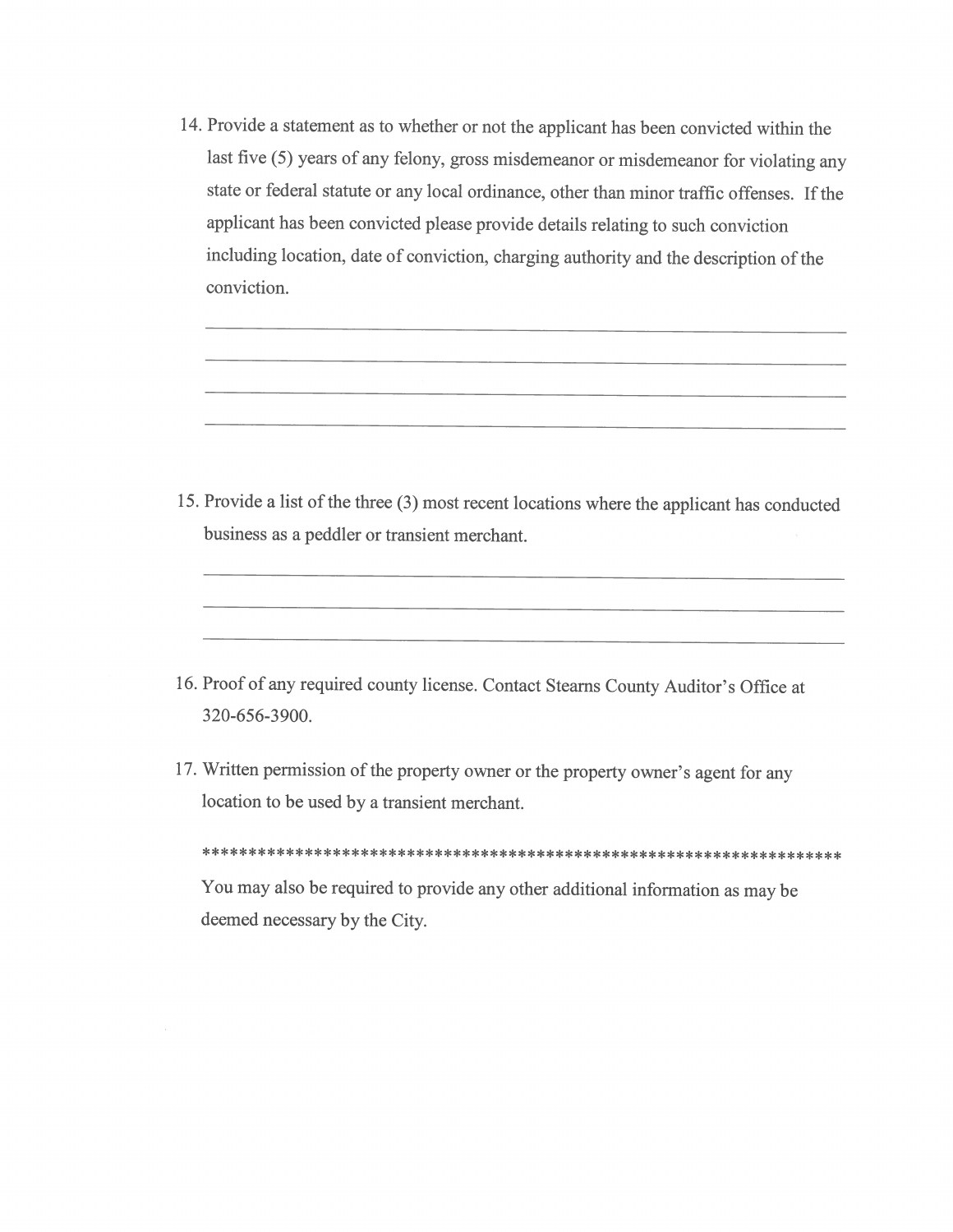

### **Informed Consent for Criminal Background Check**

I am applying for a License within the City of Waite Park. I understand that related to my application within the City of Waite Park, the City of Waite Park is going to obtain a criminal background check on me. I understand that the criminal background check is going to be performed by the Trusted Employee.

I hereby voluntarily consent to a criminal background check. I hereby authorize Trusted Employees and the City of Waite Park and its authorized representatives bearing this document or a copy thereof, which shall have the same force and effect as the original, in connection with my application for a License within the City of Waite Park, to obtain the following background information for license application purposes:

Criminal History (arrest data, conviction data, and non-conviction data)

I hereby authorize all persons who may have information bearing on my criminal background to disclose such information to the Trusted Employees and the City of Waite Park and its authorized representatives.

I hereby authorize Trusted Employees to disclose all criminal history record information to the City of Waite Park for the purpose of considering my application for a License within the City of Waite Park.

I hereby release Trusted Employees, the City of Waite Park and its authorized representatives, and all other persons and entities from any and all claims or liabilities of any nature that might arise from or be related in any way to the inquiry into or disclosure of my criminal background information, including but in no way limited to claims under any Federal, State or Local law and/or any claims for defamation or invasion of privacy on account of a true and accurate disclosure.

I hereby further authorize that a photocopy of this document shall be considered as valid as the original.

If any provision of this document is determined to be invalid and/or unenforceable in whole or in part, such invalidity and/or unenforceability shall attach only to the portion of the provision determined to be invalid and/or unenforceable and the remaining part of the provision and all other provisions of this document shall continue in full force and effect.

The authorization portions of this document expire one year from the date I signed this document.

I authorize Trusted Employees to disclose all criminal history record information to the City of Waite Park for the purpose of a License with this agency.

The expiration of this authorization shall be one year from the date of my signature.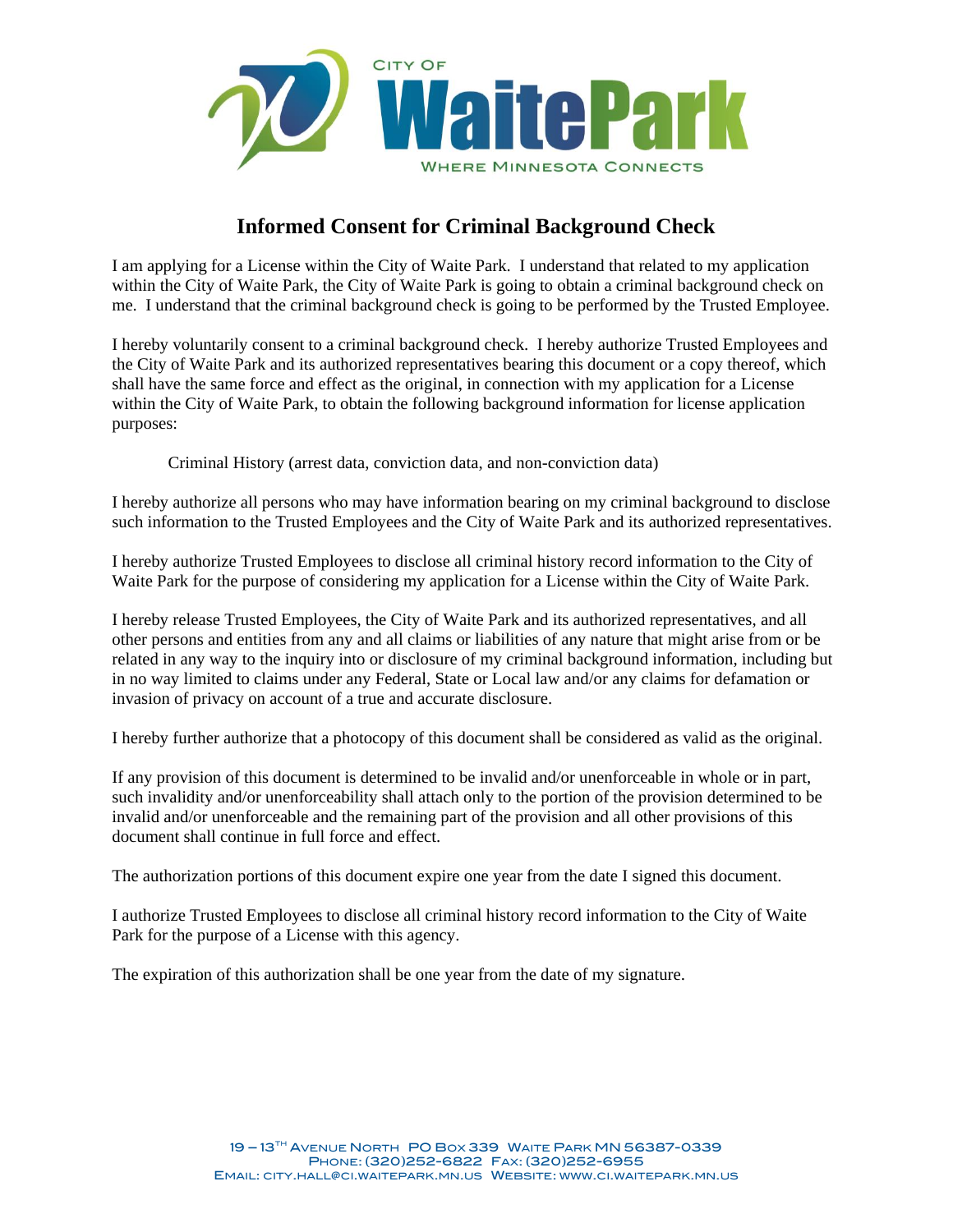

## **Informed Consent for Criminal Background Check**

\_\_\_\_\_\_\_\_\_\_\_\_\_\_\_\_\_\_\_\_\_\_\_\_\_\_\_\_\_\_\_\_\_\_\_\_\_\_\_\_\_\_\_\_\_\_\_\_\_\_\_\_\_\_\_\_\_\_\_\_\_\_\_\_\_\_\_\_\_\_\_\_\_\_\_\_\_\_\_\_\_\_\_\_\_\_\_\_\_\_\_\_\_

\_\_\_\_\_\_\_\_\_\_\_\_\_\_\_\_\_\_\_\_\_\_\_\_\_\_\_\_\_\_\_\_\_\_\_\_\_\_\_\_\_\_\_\_\_\_\_\_\_\_\_\_\_\_\_\_\_\_\_\_\_\_\_\_\_\_\_\_\_\_\_\_\_\_\_\_\_\_\_\_\_\_\_\_\_\_\_\_\_\_\_\_\_

\_\_\_\_\_\_\_\_\_\_\_\_\_\_\_\_\_\_\_\_\_\_\_\_\_\_\_\_\_\_\_\_\_\_\_\_\_\_\_\_\_\_\_\_\_\_\_\_\_\_\_\_\_\_\_\_\_\_\_\_\_\_\_\_\_\_\_\_\_\_\_\_\_\_\_\_\_\_\_\_\_\_\_\_\_\_\_\_\_\_\_\_\_

\_\_\_\_\_\_\_\_\_\_\_\_\_\_\_\_\_\_\_\_\_\_\_\_\_\_\_\_\_\_\_\_\_\_\_\_\_\_\_\_\_\_\_\_\_\_\_\_\_\_\_\_\_\_\_\_\_\_\_\_\_\_\_\_\_\_\_\_\_\_\_\_\_\_\_\_\_\_\_\_\_\_\_\_\_\_\_\_\_\_\_\_\_

 $\_$  ,  $\_$  ,  $\_$  ,  $\_$  ,  $\_$  ,  $\_$  ,  $\_$  ,  $\_$  ,  $\_$  ,  $\_$  ,  $\_$  ,  $\_$  ,  $\_$  ,  $\_$  ,  $\_$  ,  $\_$  ,  $\_$  ,  $\_$  ,  $\_$  ,  $\_$  ,  $\_$  ,  $\_$  ,  $\_$  ,  $\_$  ,  $\_$  ,  $\_$  ,  $\_$  ,  $\_$  ,  $\_$  ,  $\_$  ,  $\_$  ,  $\_$  ,  $\_$  ,  $\_$  ,  $\_$  ,  $\_$  ,  $\_$  , Printed Name of License Applicant (First, Middle, Last, Maiden) Telephone or Representative of Organization Applying for License

Other Names Known by Within the Last Ten (10) Years

Date of Birth (Month/Day/Year)

Social Security Number

Address (Street, City, State and Zip Code)

I understand that I may obtain a copy of any Consumer Report prepared on me. By checking this box, I am requesting a copy.

 $\_$  ,  $\_$  ,  $\_$  ,  $\_$  ,  $\_$  ,  $\_$  ,  $\_$  ,  $\_$  ,  $\_$  ,  $\_$  ,  $\_$  ,  $\_$  ,  $\_$  ,  $\_$  ,  $\_$  ,  $\_$  ,  $\_$  ,  $\_$  ,  $\_$  ,  $\_$  ,  $\_$  ,  $\_$  ,  $\_$  ,  $\_$  ,  $\_$  ,  $\_$  ,  $\_$  ,  $\_$  ,  $\_$  ,  $\_$  ,  $\_$  ,  $\_$  ,  $\_$  ,  $\_$  ,  $\_$  ,  $\_$  ,  $\_$  ,

 $\_$  ,  $\_$  ,  $\_$  ,  $\_$  ,  $\_$  ,  $\_$  ,  $\_$  ,  $\_$  ,  $\_$  ,  $\_$  ,  $\_$  ,  $\_$  ,  $\_$  ,  $\_$  ,  $\_$  ,  $\_$  ,  $\_$  ,  $\_$  ,  $\_$  ,  $\_$  ,  $\_$  ,  $\_$  ,  $\_$  ,  $\_$  ,  $\_$  ,  $\_$  ,  $\_$  ,  $\_$  ,  $\_$  ,  $\_$  ,  $\_$  ,  $\_$  ,  $\_$  ,  $\_$  ,  $\_$  ,  $\_$  ,  $\_$  ,

Email Address

Signature of License Applicant Date

STATE OF MINNESOTA COUNTY OF \_\_\_\_\_\_\_\_\_\_\_\_\_\_\_\_\_

This instrument was acknowledged before me on \_\_\_\_\_\_\_\_\_\_\_\_\_\_\_\_\_by \_\_\_\_\_\_\_\_\_\_\_\_\_\_\_\_\_\_\_\_\_\_\_\_\_\_\_\_\_\_\_

\_\_\_\_\_\_\_\_\_\_\_\_\_\_\_\_\_\_\_\_\_\_\_\_\_\_\_\_\_\_\_\_\_\_\_\_\_\_\_\_ Notary Public

My Commission Expires on \_\_\_\_\_\_\_\_\_\_\_\_\_\_\_\_\_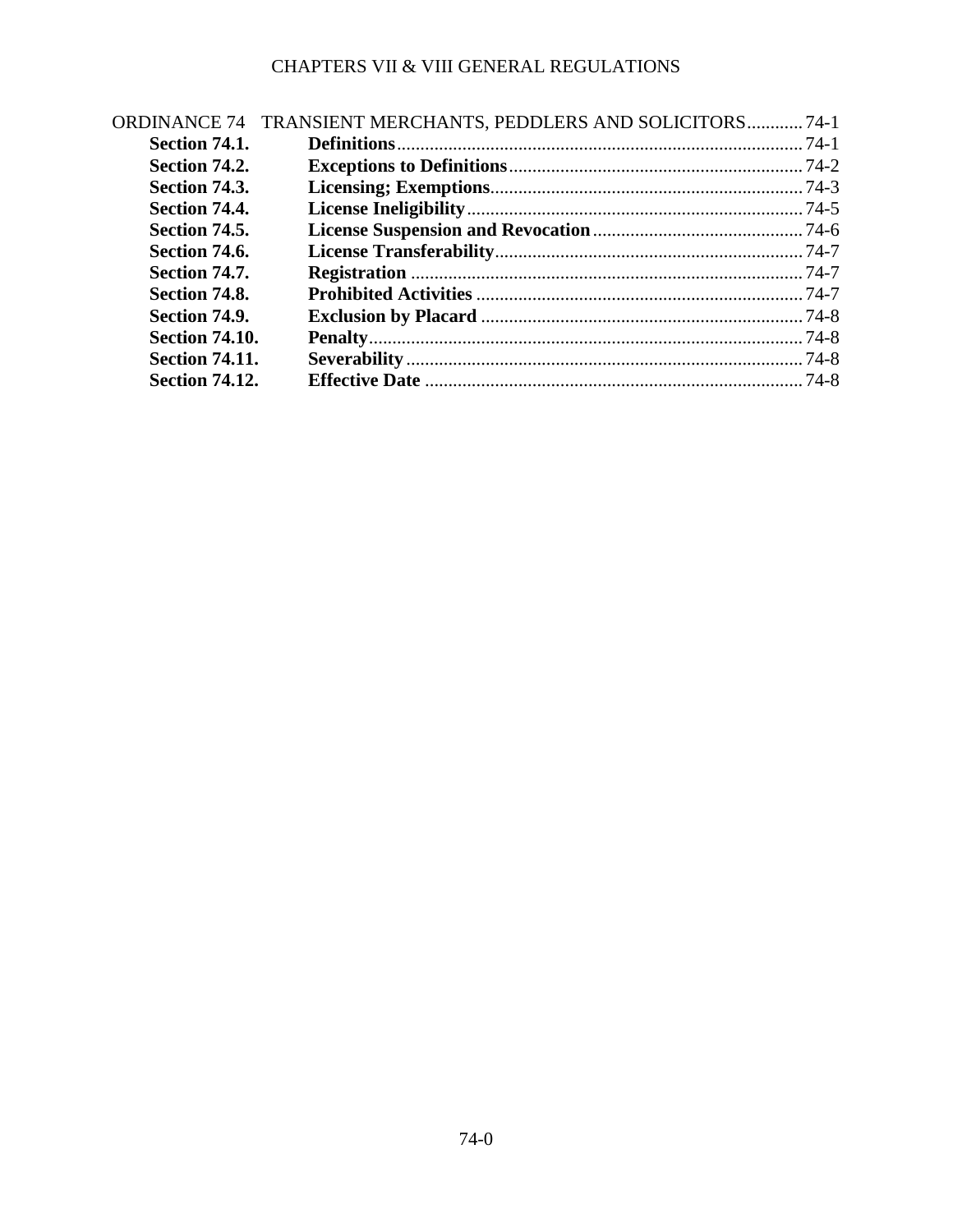#### <span id="page-7-0"></span>ORDINANCE 74 TRANSIENT MERCHANTS, PEDDLERS AND SOLICITORS

<span id="page-7-1"></span>**Section 74.1. Definitions.** Except as may otherwise be provided or clearly implied by context, all terms shall be given their commonly accepted definitions. For the purpose of this ordinance, the following definitions shall apply unless the context clearly indicates or requires a different meaning.

**Subd. 1.** Non-Commercial Door-To-Door Advocate. A person who goes door-to-door for the primary purpose of disseminating religious, political, social, or other ideological beliefs. For purpose of this ordinance, the term door-to-door advocate shall fall under the term solicitor and include door-to-door canvassing and pamphleteering intended for non-commercial purposes.

**Subd. 2.** Peddler. A person who goes from house-to-house, door-to-door, business-tobusiness, street-to-street, or any other type of place-to-place movement, for the purpose of offering for sale, displaying for exposing for sale, selling or attempting to sell, and delivering immediately upon sale, the goods, wares, products, merchandise, or other personnel property that the person is carrying or otherwise transporting. For purpose of this ordinance, the term peddler shall have the same common meaning as the term hawker.

**Subd. 3.** Person. Any natural individual, group, organization, corporation, partnership, or similar association.

**Subd. 4.** Regular Business Day. Any day during which the City Hall is normally open for the purpose of conducting public business. Holidays defined by state law shall not be considered regular business days.

**Subd. 5.** Solicitor. A person who goes from house-to-house, door-to-door, business-tobusiness, street-to-street, or any other type of place-to-place movement, for the purpose of obtaining or attempting to obtain orders for goods, wares, products, merchandise, other personal property, or services of which he or she may be carrying or transporting samples, or that may be described in a catalog or by other means, and for which delivery or performance shall occur at a later time. The absence of samples or catalogs shall not remove a person from the scope of this provision if the actual purpose of the person's activity is to obtain or attempt to obtain orders as discussed above. For purposes of this ordinance, the term solicitor shall have the same meaning as the term canvasser.

**Subd. 6.** Transient Merchant. A person who temporarily sets up business out of a vehicle, trailer, boxcar, tent, other portable shelter, or empty store front for the purpose of exposing or displaying for sale, selling or attempting to sell, and delivering goods, wares, products, merchandise, or other personal property and who does not remain in any one location for more than thirty (30) consecutive days.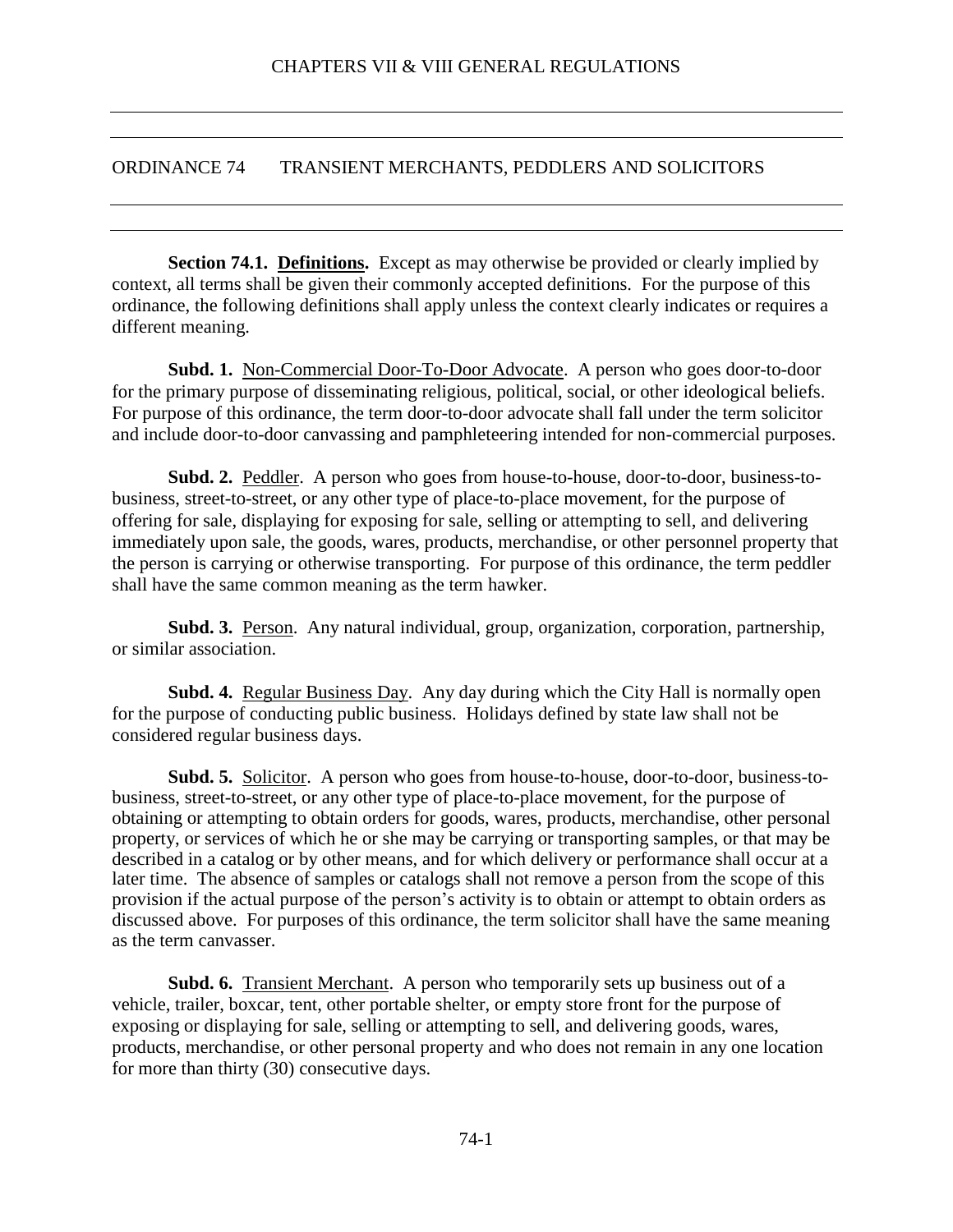**Subd. 7.** Special Event Merchant. A merchant who is invited to a location for a special event on private property (i.e. birthday, graduation, grand opening) where the event is no longer than 3 (three) days in duration.

**Section 74.2. Exceptions to Definitions.** For the purpose of this chapter, the terms Peddler, Solicitor, and Transient Merchant shall not apply to:

- <span id="page-8-0"></span>A. Non-commercial door-to-door advocates. Nothing within this ordinance shall be interpreted to prohibit or restrict non-commercial door-to-door advocates. Person engaging in non-commercial door-to-door advocacy shall not be required to register as a solicitor under Section 74.7.
- B. Any person selling or attempting to sell at wholesale any goods, wares, products, merchandise, or other personal property to a retail seller of the items being sold by the wholesaler.
- C. Any person who makes initial contacts with other people for the purpose of establishing or trying to establish a regular customer delivery route for the delivery of perishable food and dairy products, such as baked goods or milk.
- D. Any person making deliveries of perishable food and dairy products to the customers on his or her established delivery route.
- E. Any person making deliveries of newspapers, newsletters, or other similar publications on an established customer delivery route, when attempting to establish a regular delivery route, or when publications are delivered to the community at large.
- F. Any person conducting the type of sale commonly known as garage sales, rummage sales, or estate sales.
- G. Any person participating in an organized multi-person bazaar, festival or flea market.
- H. Any person conducting an auction as a properly licensed auctioneer.
- I. Any officer of the court conducting a court-ordered sale.
- J. Any Special Event Merchant.

Exemption from these definitions shall not, for the scope of this chapter, excuse any person from complying with any other applicable statutory provision or requirement provided by another city ordinance.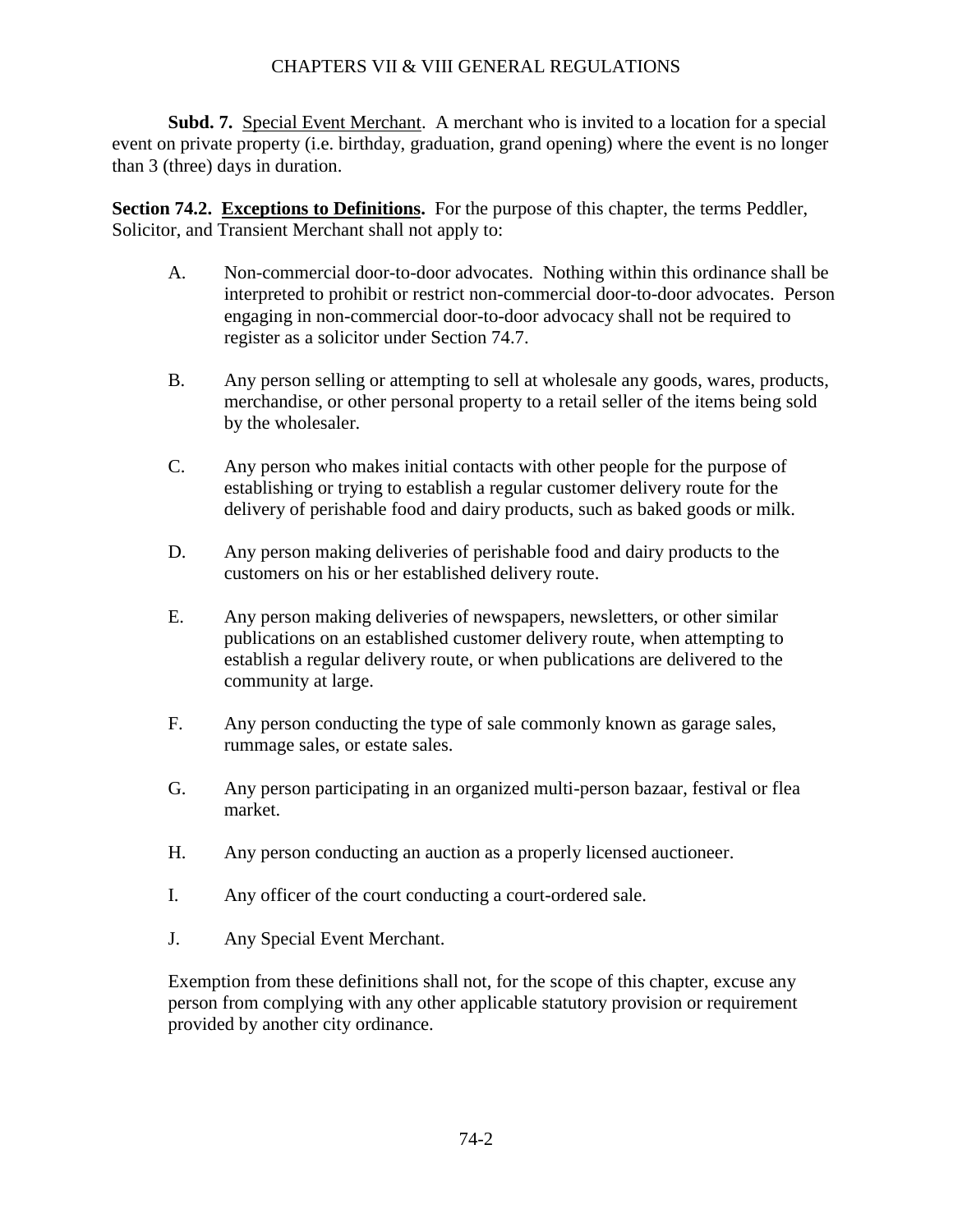#### <span id="page-9-0"></span>**Section 74.3. Licensing; Exemptions.**

**Subd. 1.** County License Required. No person shall conduct business as a peddler, solicitor, or transient merchant within the city limits without first having obtained the appropriate license from the county as may be required by Minnesota Statutes Chapter 329 as it may be amended from time to time, if the county issues a license for the activity.

**Subd. 2.** City License Required. Except as otherwise provided for by this ordinance, no person shall conduct business within this jurisdiction as a peddler or a transient merchant without first obtaining a city license. Solicitors need not be licensed, but are required to register with the city pursuant to Section 74.7.

**Subd. 3.** Application. An application for a city license to conduct business as a peddler or transient merchant shall be made at least fourteen (14) regular business days before the applicant desires to begin conducting a business operation within the city. Application for a license shall be made on a form approved by the City Council and available from the office of the city clerk. All applications shall be signed by the applicant. All applications shall include the following information:

- A. The applicant's full legal name.
- B. Any and all other names under which the applicant has or does conduct business, or to which the applicant will officially answer to.
- C. A physical description of the applicant (hair color, eye color, height, weight, any distinguishing marks or features, and the like).
- D. Full address of applicant's permanent residence.
- E. Telephone number of applicant's permanent residence.
- F. Full legal name of any and all business operations owned, managed, or operated by applicant, or for which the applicant is an employee or an agent.
- G. Full address of applicant's regular place of business, if any exists.
- H. Any and all business-related telephone numbers of the applicant, including cellular phones and facsimile (fax) machines.
- I. The type of business for which the applicant is applying for a license.
- J. What type of license and length the applicant is applying for.
- K. The dates during which the applicant intends to conduct business.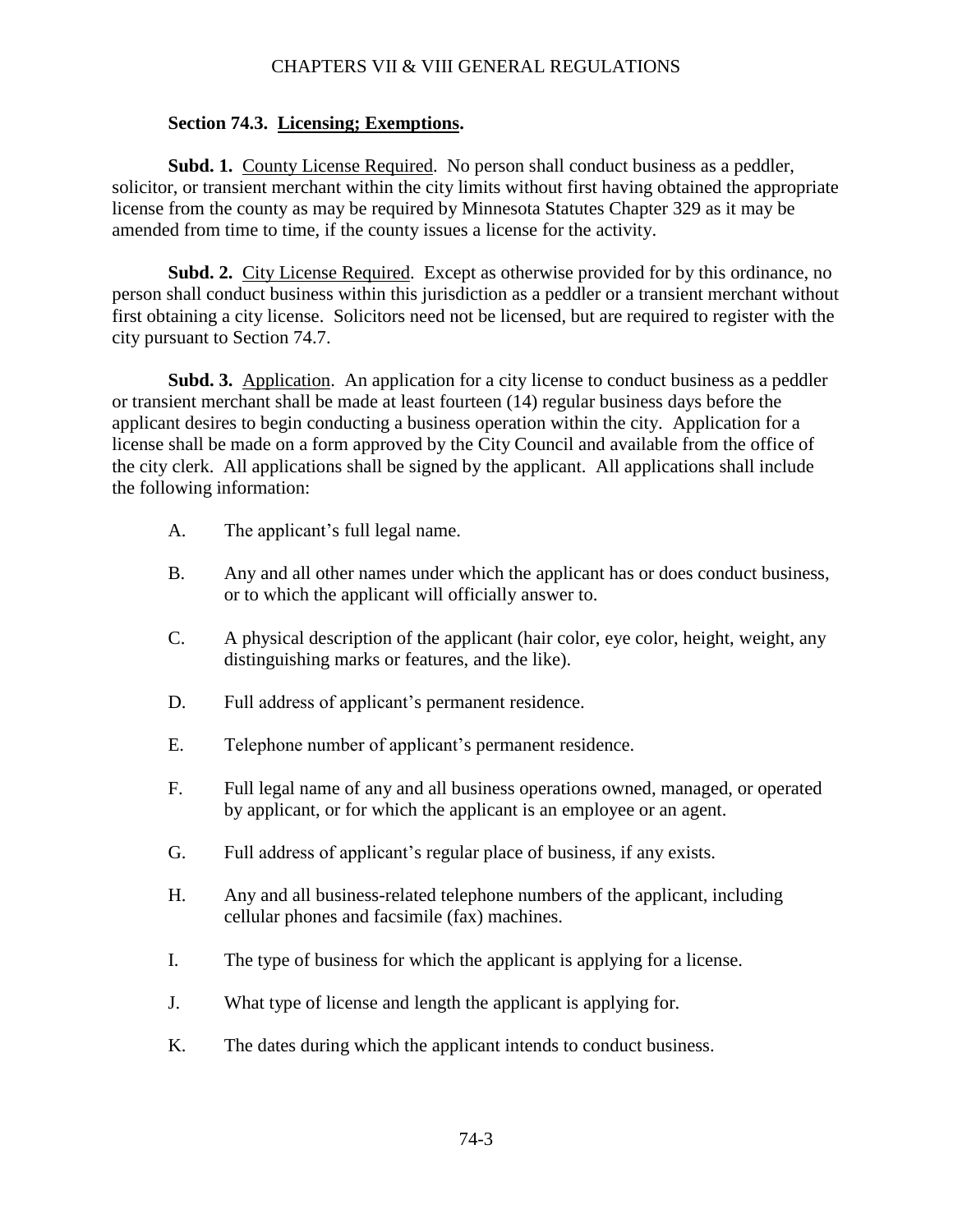- L. Any and all addresses and telephone numbers where the applicant can be reached while conducting business within the city, including the location where a transient merchant intends to set up his or her business.
- M. A statement as to whether or not the applicant has been convicted within the last five (5) years of any felony, gross misdemeanor or misdemeanor for violating any state or federal statute or any local ordinance, other than minor traffic offenses.
- N. A list of the three (3) most recent locations where the applicant has conducted business as a peddler or transient merchant.
- O. Proof of any required county license.
- P. Written permission of the property owner or the property owner's agent for any location to be used by a transient merchant.
- Q. A general description of the items to be sold or services to be provided.
- R. Any and all additional information as may be deemed necessary by the City Council.
- S. The applicant's driver's license number or other acceptable form of identification.
- T. The license plate number, registration information, and physical description for any vehicle to be used in conjunction with the licensed business operation.

**Subd. 4.** Fee. All applications and licenses shall be accompanied by  $a$  – fee as established in Appendix B – Waite Park Schedule of Fee Charges.

**Subd. 5.** Procedure. Upon receipt of the application and payment of the license fee and background check as established in Appendix B – Waite Park Schedule of Fee Charges, the City Clerk will, within two (2) regular business days, determine if the application is complete. An application will be considered complete if all required information is provided. If the City Clerk determines that the application is incomplete, the City Clerk must inform the applicant of the required, necessary information that is missing. If the application is complete, the City Clerk must order any investigation, including background checks, necessary to verify the information provided with the application. Within ten (10) regular business days of receiving a complete application, the City Clerk must issue the license unless grounds exist for denying the license application under Section 74.4, in which case the clerk must deny the request for a city peddler or transient merchant license. If the city clerk denies the license application, the applicant must be notified in writing of the decision, the reason for denial and the applicant's right to appeal the denial by requesting, within twenty (20) days of receiving notice of rejection, a public hearing before the City Council. The City Council shall hear the appeal within twenty (20) days of the date of the request for a hearing. The decision of the City Council following the public hearing can be appealed by petitioning the Minnesota Court of Appeals for a writ of certiorari.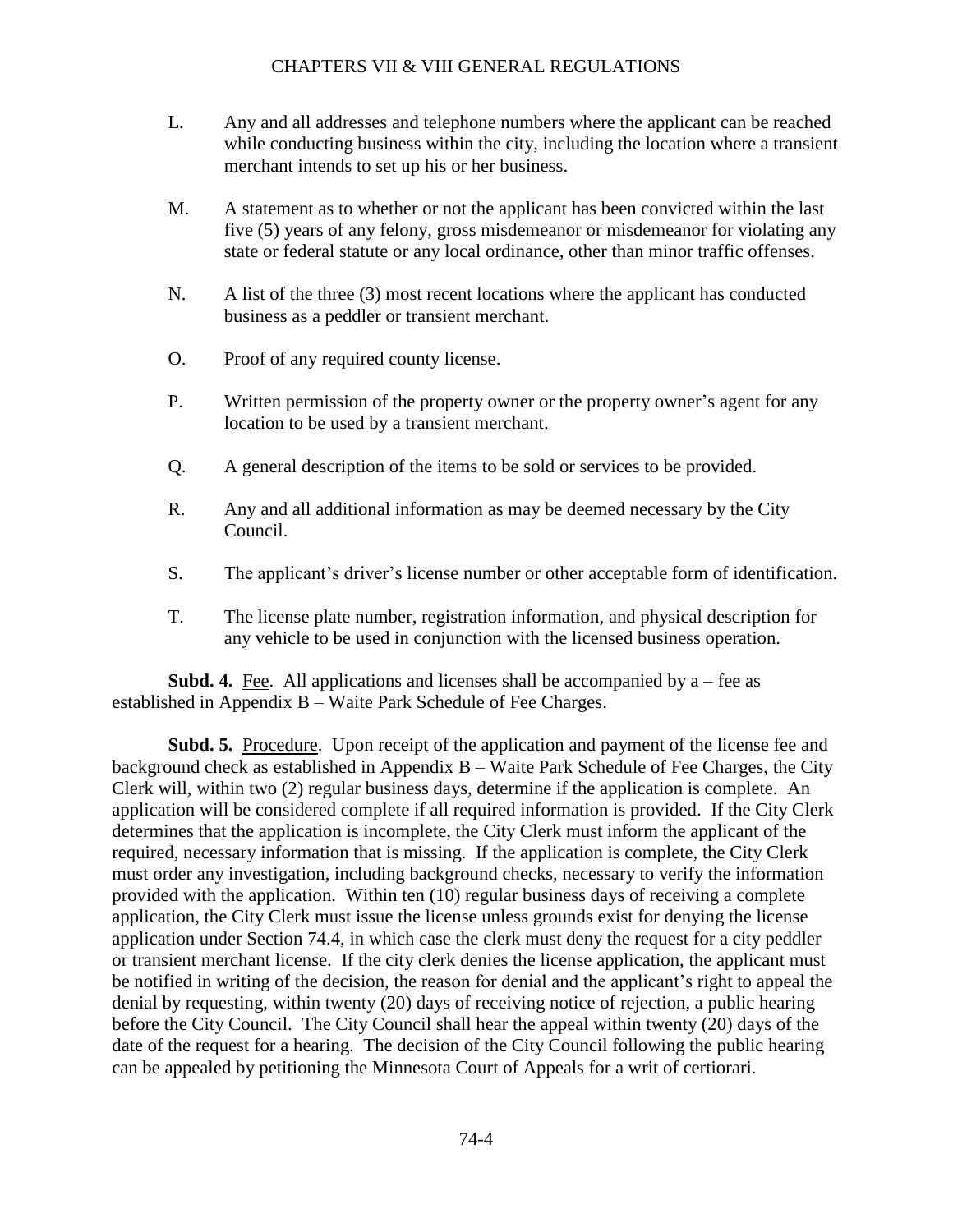#### **Subd. 6.** Duration.

- A. Peddler merchants under this Ordinance may purchase a seven (7) day license for a fee as established in Appendix B – Waite Park Schedule of Fee Charges. No more than four (4) 7-day licenses or one (1) 30-day license may be purchased by a single applicant per calendar year. These licenses are for consecutive days.
- B. Transient merchants under this Ordinance may purchase a thirty (30) day license for a fee as established in Appendix B – Waite Park Schedule of Fee Charges. No more than three (3) licenses may be purchased by a single applicant per calendar year. These licenses are for consecutive days.

#### **Subd. 7.** License Exemptions.

- A. No license shall be required for any person to sell or attempt to sell, or to take or attempt to take orders for, any product grown, produced, cultivated, or raised on any farm.
- <span id="page-11-0"></span>B. No license shall be required for any person going from house-to-house, door-todoor, business-to-business, street-to-street, or any other type of place-to-place movement for the primary purpose of exercising that person's state or federal constitutional rights such as the freedom of speech, freedom of the press, freedom of religion, and the like. This exemption will not apply if the person's exercise of constitutional rights is merely incidental to what would properly be considered a commercial activity.

**Section 74.4.** License Ineligibility. The following shall be grounds for denying a peddler or transient merchant license:

**Subd. 1.** The failure of an applicant to obtain and demonstrate proof of having obtained any required county license.

**Subd. 2.** The failure of an applicant to truthfully provide any information requested by the city as part of the application process.

**Subd. 3.** The failure of an applicant to sign the license application.

**Subd. 4.** The failure of an applicant to pay the required fee at the time of application.

**Subd. 5.** A conviction within the past five (5) years of the date of application for any violation of any federal or state statute or regulation, or of any local ordinance, which adversely reflects upon the person's ability to conduct the business for which the license is being sought in a professional, honest and legal manner. Such violations shall include, but are not limited to, burglary, theft, larceny, swindling, fraud, unlawful business practices, and any form of actual or threatened physical harm against another person.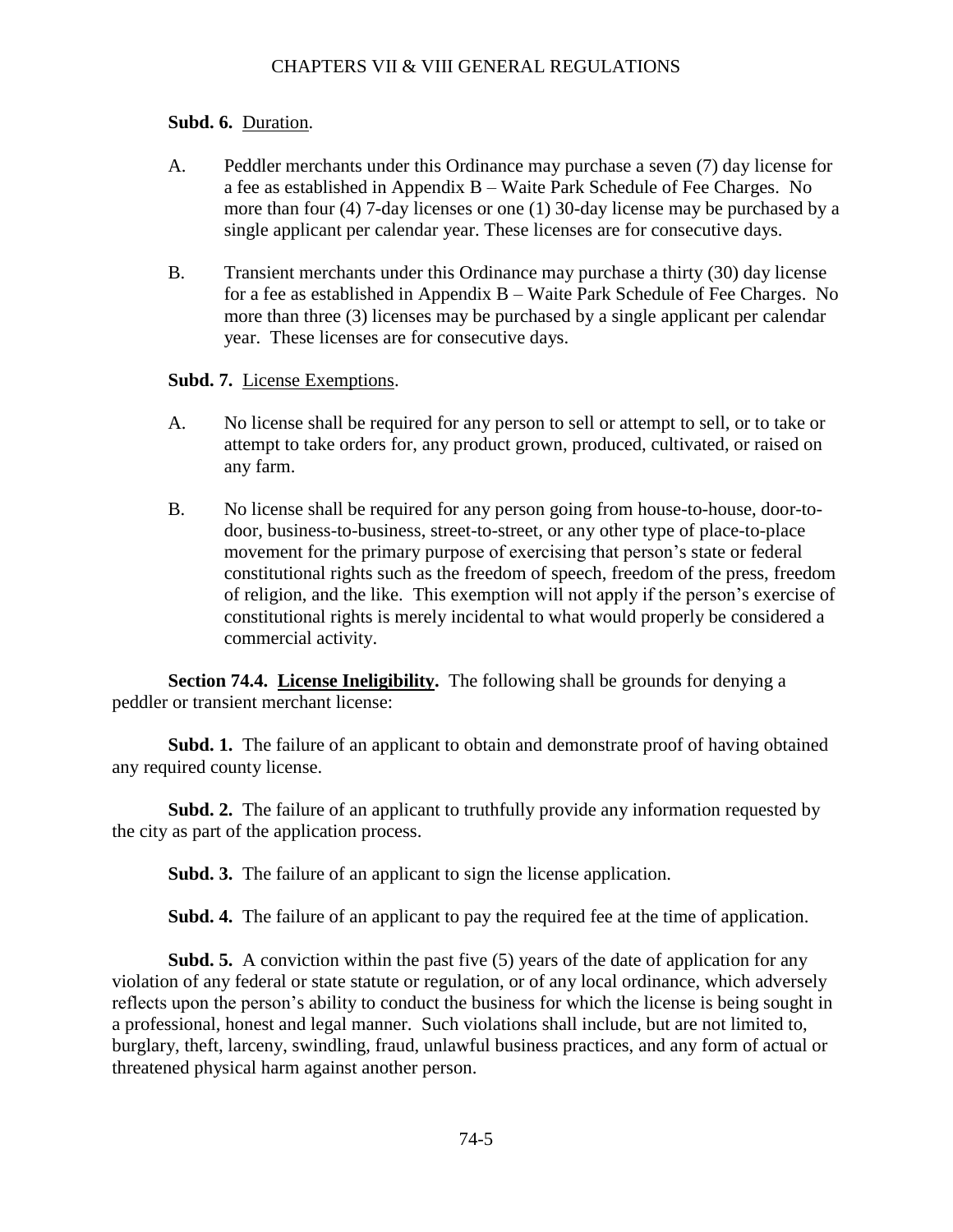**Subd.** 6. The revocation within the past five (5) years of any license issued to an applicant for the purpose of conducting business as a peddler, solicitor, or transient merchant.

**Subd. 7.** When an applicant has a bad business reputation. Evidence of a bad business reputation shall include, but is not limited to, the existence of more than three (3) complaints against an applicant with the Better Business Bureau, the Office of the Minnesota Attorney General or other state attorney general's office, or other similar business or consumer rights office or agency, within the preceding twelve (12) months, or three (3) complaints filed with the city against an applicant within the preceding five (5) years.

#### <span id="page-12-0"></span>**Section 74.5. License Suspension and Revocation.**

**Subd. 1.** Generally. Any license issued under this section may be suspended or revoked at the discretion of the City Council for violation of any of the following:

- A. Subsequent knowledge by the city of fraud, misrepresentation or incorrect statements provided by an applicant on the application form.
- B. Fraud, misrepresentation or false statements made during the course of the licensed activity.
- C. Subsequent conviction of any offense to which the granting of the license could have been denied under Section 74.4.
- D. Engaging in any prohibited activity as provided under Section 74.8 of this ordinance.
- E. Violation of any other provision of this ordinance.

**Subd. 2.** Multiple Persons Under One License. The suspension or revocation of any license issued for the purpose of authorizing multiple persons to conduct business as peddlers or transient merchants on behalf of the licensee shall serve as a suspension or revocation of each authorized person's authority to conduct business as a peddler or transient merchant on behalf of the licensee whose license is suspended or revoked.

**Subd. 3.** Notice. Prior to revoking or suspending any license issued under this chapter, the city shall provide a license holder with written notice of the alleged violations and inform the licensee of his or her right to a hearing on the alleged violation. Notice shall be delivered in person or by mail to the permanent residential address listed on the license application, of if no residential address is listed, to the business address provided on the license application.

**Subd. 4.** Public Hearing. Upon receiving the notice provided in Subd. 3 of this section, the licensee shall have the right to request a public hearing. If no request for a hearing is received by the City Clerk within ten (10) days following the service of the notice, the city may proceed with the suspension or revocation. For the purpose of a mailed notice, service shall be considered complete as of the date the notice is placed in the mail. If a public hearing is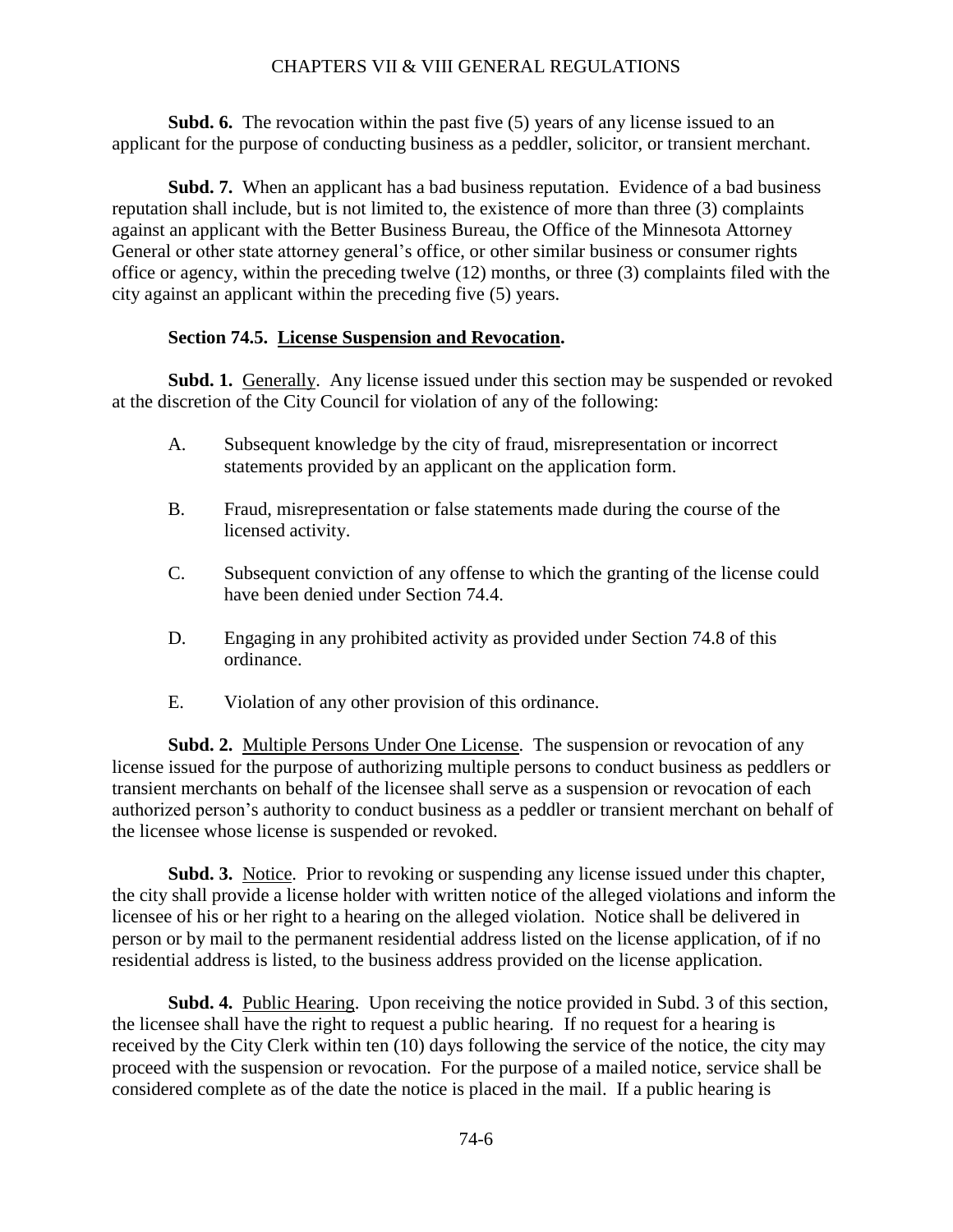requested within the stated time frame, a hearing shall be scheduled within twenty (20) days from the date of the request for the public hearing. Within three (3) regular business days of the hearing, the City Council shall notify the licensee of its decision.

**Subd. 5.** Emergency. If, in the discretion of the City Council, imminent harm to the health or safety of the public may occur because of the actions of a peddler or transient merchant licensed under this ordinance, the City Council may immediately suspend the person's license and provide notice of the right to hold a subsequent public hearing as prescribed in Subd. 3 of this section.

**Subd. 6.** Appeal. Any person whose license is suspended or revoked under this section shall have the right to appeal that decision in court.

**Section 74.6.** License Transferability. No license issued under this chapter shall be transferred to any person other than the person to whom the license was issued.

#### <span id="page-13-1"></span><span id="page-13-0"></span>**Section 74.7. Registration.**

**Subd. 1.** All solicitors and any person exempt from the licensing requirements of this ordinance under Section 74.3 shall be required to register with the city prior to engaging in those activities. Registration shall be made on the same form required for a license application, but no fee shall be required. Immediately upon completion of the registration form, the city clerk shall issue to the registrant a certificate of registration as proof of the registration. Certificates of registration shall be non-transferrable.

**Subd. 2.** Individuals that will be engaging in non-commercial door-to-door advocacy shall not be required to register.

<span id="page-13-2"></span>**Section 74.8. Prohibited Activities.** No peddler, solicitor, transient merchant, noncommercial door-to-door advocate, or other person engaged in other similar activities shall conduct business in any of the following manner:

**Subd. 1.** Calling attention to his or her business or the items to be sold by means of blowing any horn or whistle, ringing any bell, crying out, or by any other noise, so as to be unreasonably audible within an enclosed structure.

**Subd. 2.** Obstructing the free flow of traffic, either vehicular or pedestrian, on any street, sidewalk, alleyway, or other public right-of-way.

**Subd. 3.** Conducting business in a way as to create a threat to the health, safety, and welfare of any specific individual or the general public.

**Subd. 4.** Conducting business before 8 a.m. or after 8 p.m.

**Subd. 5.** Failing to provide proof of license, or registration, and identification when requested.